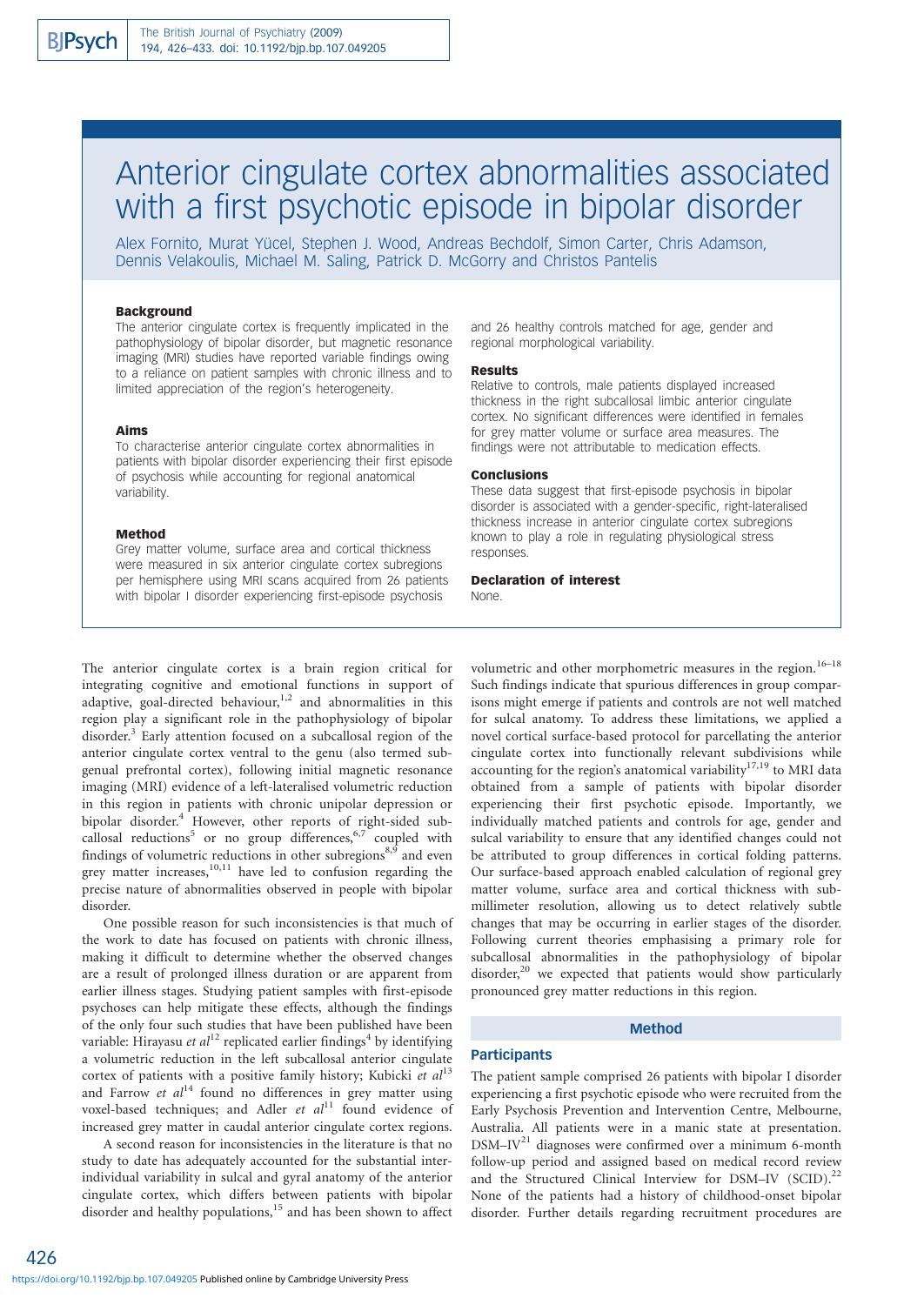published elsewhere.<sup>23</sup> Twelve (eight male) patients were taking atypical antipsychotics at the time of scanning and nine (five male) were taking typical agents (mean chlorpromazine equivalents at time of scanning:  $188.04 \text{ mg/day}, \text{ s.d.} = 119.16$ ). Seven patients (four male) were taking lithium: two adjunctively with typical antipsychotics, four with atypicals and one as monotherapy. Two patients were medication-free. Treatment data were not available for two patients. All patients were experiencing psychotic symptoms at the time of scanning.

Prior psychiatric treatment in this sample was as follows: 16 none, 3 depression (all were on antidepressants at MRI; maximum treatment duration was 2 months), 1 post-traumatic stress disorder (not treated at study intake). One patient reported experiencing two manic episodes 5 years prior to the study but did not seek treatment. Family history of psychiatric illness was as follows: 11 none, 1 bipolar, 1 bipolar and schizophrenia, 1 schizophrenia, 4 depression, 2 depression plus anxiety. Clinical histories were unavailable for five patients (excluding these participants did not change the findings, so their data were retained for the final analysis).

Healthy controls with no personal history of mental or neurological illness and no family history of psychosis were selected from our larger database in order to individually match them to each patient for age, gender and anterior cingulate cortex sulcal morphology (see below). Exclusion criteria for all participants included a history of steroid misuse, substantial head injury and impaired thyroid function. Participants were also excluded if they had ever met diagnostic criteria for a substance use/dependence disorder, given evidence that such disorders can affect grey matter. $^{24}$  Patients with comorbid psychiatric, neurological or significant medical conditions were also excluded from the study (see Velakoulis et  $al^{23}$  for more details). All participants gave written, informed consent in accordance with local ethics committee guidelines. Demographic details are presented in Table 1.

## Magnetic resonance imaging

#### Image acquisition

Scans were acquired using a GE Signa 1.5 T scanner at the Royal Melbourne Hospital, Victoria, Australia. A three-dimensional volumetric SPGR sequence generated 124 contiguous coronal slices. Imaging parameters were: time to echo (TE), 3.3 ms; time to repetition (TR), 14.3 ms; flip angle,  $30^\circ$ ; matrix size,  $256 \times 256$ ; field of view,  $24 \times 24$  cm; voxel dimensions,  $0.938 \times 0.938 \times 1.5$  mm. Data were transferred from DAT tape to a Linux Debian 3.1 workstation and coded to ensure participant confidentiality and masked rating.

#### Image pre-processing

Prior to classifying sulcal morphology, each participants' image was stripped of extracerebral tissue and aligned to the N27 template via a  $6^\circ$  rigid-body transformation using tools contained in the FSL software package (www.fmrib.ox.ac.uk/fsl). No rescaling or warping was performed, but the images were resampled to  $1 \text{ mm}^3$  voxels in the process.

## Classification of sulcal variability

There are two major variations in sulcal and gyral anatomy that can affect region-of-interest boundaries and alter regional morphometry: the incidence and extent of the paracingulate sulcus, and the confluence of the cingulate sulcus with the superior rostral sulcus.<sup>19</sup> The paracingulate sulcus runs dorsal and parallel to the cingulate sulcus in  $30-60\%$  of cases.<sup>25</sup> We classified the paracingulate sulcus as 'present' if there was a clearly identifiable sulcus running dorsal and parallel to the cingulate sulcus that was at least 20 mm in length, or 'absent' if no such sulcus was apparent, according to reliable and established criteria (see Fornito et  $al^{19}$  and Yücel et  $al^{25}$ ). The superior rostral sulcus was classified as 'continuous' with the cingulate sulcus if the two were connected rostral to the genu of the corpus callosum; all other cases were classified as 'separate' (see Fornito  $et al<sup>19</sup>$  and online Fig. DS1). All sulcal classifications were performed on the N27-aligned images using Analyze 6.0 for Linux (Mayo Software, Englewood, Colorado, USA).

Prior work has shown that the appearance of a paracingulate sulcus affects the size and location of anterior cingulate cortex subregions. When a paracingulate sulcus is present, the paralimbic anterior cingulate cortex (ACC<sub>P</sub>; primarily Brodmann area 32) extends from the depths of the cingulate sulcus across the crown of the paracingulate gyrus to the paracingulate sulcus; when the paracingulate sulcus is absent, the  $ACC<sub>P</sub>$  is buried in the depths of the cingulate sulcus<sup>19,26</sup> (online Fig. DS1). Limbic ACC (ACC<sub>L</sub>; Brodmann area 24) is generally located between the callosal and cingulate sulci, although its size is also affected by paracingulate sulcus variability.<sup>16,17,19</sup> This effect can be quite large, with one study suggesting that the appearance of a paracingulate sulcus leads to 39% decrease in  $ACC_{L}$  volume and 88% increase in  $ACC_{P}$ volume in some cases.<sup>19</sup> Similar findings have been observed for regional surface area, although the relationship with cortical thickness is more complicated.<sup>17</sup> Such findings, coupled with evidence that the paracingulate sulcus is less frequent in patients with bipolar disorder,<sup>15</sup> indicate that spurious group differences may emerge if the comparison groups are not well matched for this morphological variation. To this end, we devised a

| Sample characteristics<br>Table 1                                                                                                                                                                                                                                                                                                                                   |                                |               |      |
|---------------------------------------------------------------------------------------------------------------------------------------------------------------------------------------------------------------------------------------------------------------------------------------------------------------------------------------------------------------------|--------------------------------|---------------|------|
|                                                                                                                                                                                                                                                                                                                                                                     | Patients with bipolar disorder | Controls      | P    |
| Males/females, n                                                                                                                                                                                                                                                                                                                                                    | 16/10                          | 16/10         |      |
| Right/left/mixed-handed, n                                                                                                                                                                                                                                                                                                                                          | 22/3/1                         | 23/3/0        |      |
| Age, years: <sup>a</sup> mean (s.d.)                                                                                                                                                                                                                                                                                                                                | 21.64 (3.23)                   | 22.49 (3.88)  | 0.40 |
| NART $IQ, b$ mean (s.d.)                                                                                                                                                                                                                                                                                                                                            | 97.28 (11.28)                  | 101.91 (8.41) | 0.13 |
| Illness duration, years: median (minimum-maximum)                                                                                                                                                                                                                                                                                                                   | $0.06(0.01 - 0.20)$            |               |      |
| PANSS score, <sup>c</sup> mean (s.d.)                                                                                                                                                                                                                                                                                                                               |                                |               |      |
| Positive                                                                                                                                                                                                                                                                                                                                                            | 21.5(8.14)                     |               |      |
| <b>Negative</b>                                                                                                                                                                                                                                                                                                                                                     | 14.86 (6.08)                   |               |      |
| Disorganisation                                                                                                                                                                                                                                                                                                                                                     | 28.7 (8.98)                    |               |      |
| <b>Fxcitement</b>                                                                                                                                                                                                                                                                                                                                                   | 23.75 (6.35)                   |               |      |
| Emotional distress                                                                                                                                                                                                                                                                                                                                                  | 22.6 (4.82)                    |               |      |
| NART, National Adult Reading Test; PANSS Positive and Negative Syndrome Scale.<br>a. Age was compared using Student's t-tests.<br>b. NART IQ data were unavailable for six patients and three controls. NART IQ was compared using the Mann-Whitney U-test.<br>c. PANSS factor scores based on van der Gaag et al. <sup>53</sup> Data unavailable for six patients. |                                |               |      |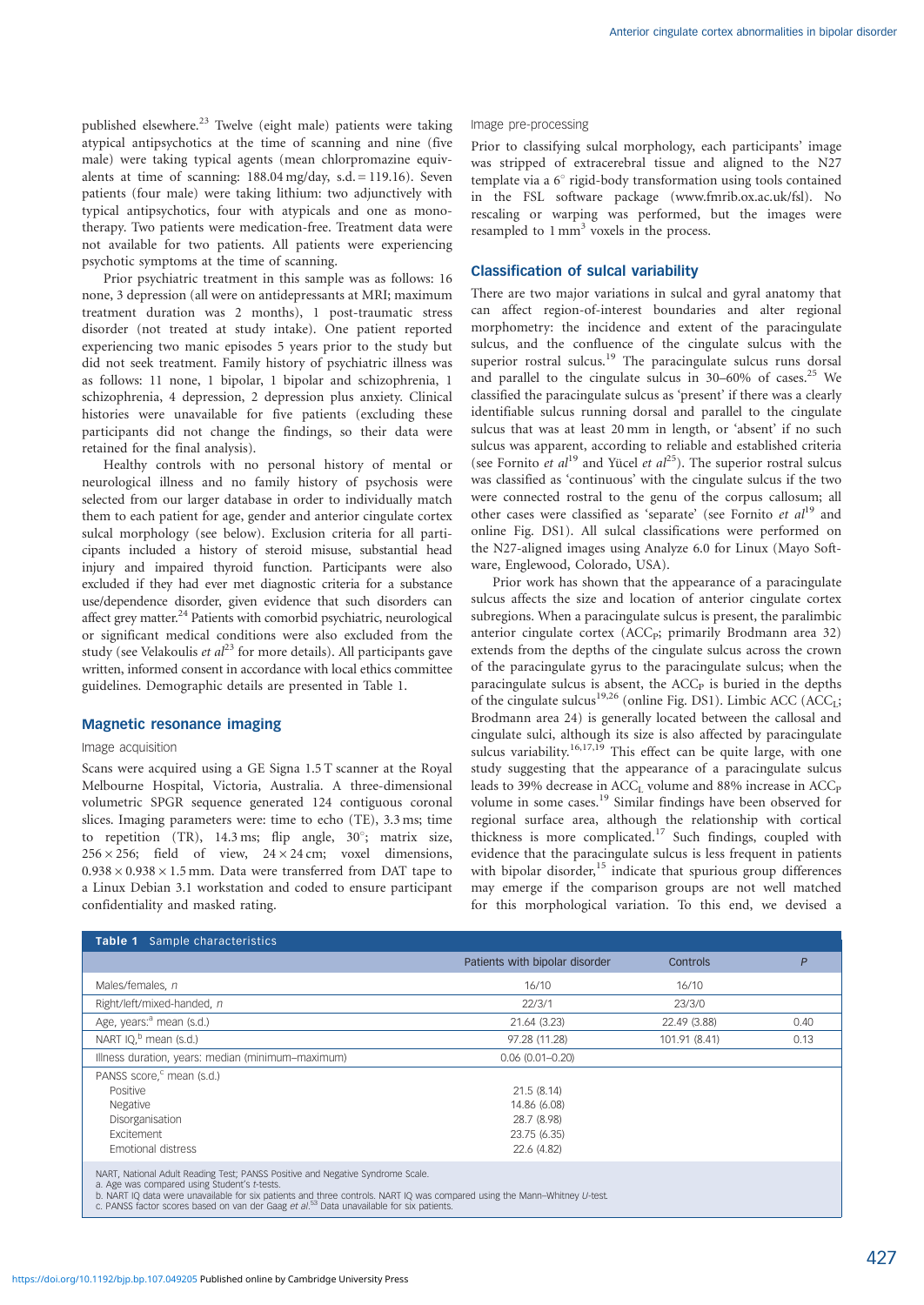four-category classification system that described the incidence of the paracingulate sulcus in both hemispheres for each individual. The four categories were: present in the left and absent in the right hemisphere ( $n = 9$ ); present in both hemispheres ( $n = 6$ ); absent in both hemispheres  $(n = 6)$ ; or absent in the left and present in the right hemisphere ( $n = 5$ ). Each patient was classified according to this system and controls were then randomly selected from a larger database and individually matched to each patient on the basis of this classification, gender and age. Since paracingulate sulcus and superior rostral sulcus classifications tend to be related, this procedure also resulted in good matching for superior rostral sulcus morphology. In the right hemisphere, 8 patients and 8 controls were classified as having a continuous superior rostral sulcus, and the remaining 18 patients and 18 controls were classified as having a separate superior rostral sulcus. In the left hemisphere, 7 patients and 12 controls had a continuous classification, whereas 19 patients and 14 controls were classified as showing a separate pattern. Although there can still be considerable variation in the rostro-caudal extent of the paracingulate sulcus within participants classified as 'present', we have previously shown that such variations do not have a major influence on the measures examined in this study.<sup>17</sup>

# Cortical surface reconstruction

The white (i.e. grey/white matter boundary) and pial (grey/ cerebrospinal fluid boundary) surfaces of the cortical ribbon were tessellated with a triangular mesh comprising  $\sim$ 150 000 vertices per hemisphere using methods described in detail elsewhere<sup>27–29</sup> and as implemented in the Freesurfer software package (http:// surfer.nmr.mgh.harvard.edu). The surfaces were reconstructed using the raw, unaligned images in native space to avoid unnecessary interpolation and resampling*,* and were visually inspected and corrected for accuracy as per guidelines on the Freesurfer website. Reconstructing these surfaces enabled calculation of surface area, grey matter volume and mean cortical thickness for each of six anterior cingulate cortex regions per hemisphere. Distinguishing between these three measures is important given that volume, the most widely used metric in anatomical MRI studies in patients with bipolar disorder, is a relatively diffuse measure that reflects the product of a cortical region's surface area and thickness. Consequently, changes in one or the other parameter can be obscured unless both are assessed independently – an important consideration when attempting to characterise relatively subtle changes early in the illness course.

Each of the measures were calculated according to previously described methods.<sup>28</sup> Briefly, cortical thickness was calculated at each surface point by finding the vertex on the pial surface closest to a given point on the white surface (and vice versa) and averaging these two values. As the surfaces are generated with sub-voxel resolution, the resulting thickness measures are estimated with sub-millimeter precision and have been validated against post-mortem specimens.<sup>30</sup> The thickness values for each surface point in the regions of interest were averaged to obtain the mean thickness for that region. Regional surface area was calculated by summing the area of the triangle faces included in each region of interest for the white and pial surfaces separately, and then taking the average of the two. Grey matter volumes were calculated as the product of surface area and thickness at each surface point, averaged across all pial and white matter vertices in each region of interest.

## Region-of-interest delineation

428

The parcellation protocol divides the  $ACC<sub>L</sub>$  and  $ACC<sub>P</sub>$  into dorsal, rostral and subcallosal regions, yielding six regions of interest per hemisphere. Boundaries separating the dorsal, rostral and subcallosal regions were designed to approximate previously identified functional subdivisions within the area.<sup>1,2</sup> Boundaries distinguishing between the  $ACC<sub>L</sub>$  and  $ACC<sub>P</sub>$  varied in accordance with paracingulate sulcus and superior rostral sulcus variability and were based on post-mortem work documenting how cytoarchitectonic areas in the region vary in accordance with sulcal morphology<sup>26</sup> (online Fig. DS1). A more detailed justification and description of these boundaries has been provided elsewhere.<sup>19</sup> We have recently shown that reliabilities for this method are satisfactory (all  $> 0.8$ , with most  $> 0.9$ ).<sup>17</sup>

## Intracranial volume

Intracranial volume was calculated for each individual to control for any group differences in brain size using a previously described, reliable method.<sup>23</sup>

## Statistical analyses

All analyses were performed using SPSS 12.0 for Windows. Regional grey matter volumes, cortical thickness and surface area were analysed with mixed within-participant and betweenparticipants ANOVA, with hemisphere (left or right), region (dorsal, rostral and subcallosal) and cortex  $(ACC<sub>L</sub>$  or  $ACC<sub>P</sub>)$  as within-participant factors, and diagnosis and gender as betweenparticipants factors. Gender was included as a factor in the analyses to determine whether diagnostic differences varied for males and females. There is growing evidence that gender interacts with diagnosis in affecting brain morphology, including the anterior cingulate cortex, in other psychotic disorders,<sup>31,32</sup> but such effects have seldom been investigated in bipolar disorder. Volume, area and thickness were treated as independent measures analysed using separate models to simplify interpretation of the findings. This approach allows inferences regarding group differences within each measure, but does not allow any conclusions regarding relative differences across measures (see Limitations for further discussion). As sphericity assumptions were invariably violated, main effects and interactions were evaluated using Greenhouse–Geisser corrected degrees of freedom, with  $\alpha$ =0.05. Post hoc contrasts were evaluated against a Bonferroni-adjusted  $\alpha$  to correct for multiple comparisons. Effect sizes, expressed as Cohen's d, are also reported for these contrasts (negative values indicate a decrease in the patient group). Only effects involving diagnosis are reported, as these were the primary focus of the current study.

We corrected grey matter volume and surface area estimates for intracranial volume using equations described by Free et al.<sup>33</sup> For cortical thickness, we report results of analyses of uncorrected values since the anatomical significance of the relationship between thickness and intracranial volume is unclear.<sup>34</sup> (We note that separate analyses that did covary for intracranial volume yielded similar findings.)

## Results

## Anterior cingulate cortex morphometry

Group means for grey matter volume, surface area and cortical thickness are presented in Table 2. For grey matter volume, there was no main effect of diagnosis  $(F(1,48) = 0.887, P = 0.351)$  or diagnosis  $\times$  gender interaction (F(1,48) = 0.164, P= 0.687), nor did diagnosis interact with any of the within-participant factors. Similarly, there was no significant main effect of diagnosis  $(F(1,48) = 1.248, P = 0.270), \text{diagnostic} \times \text{gender} \text{interaction}$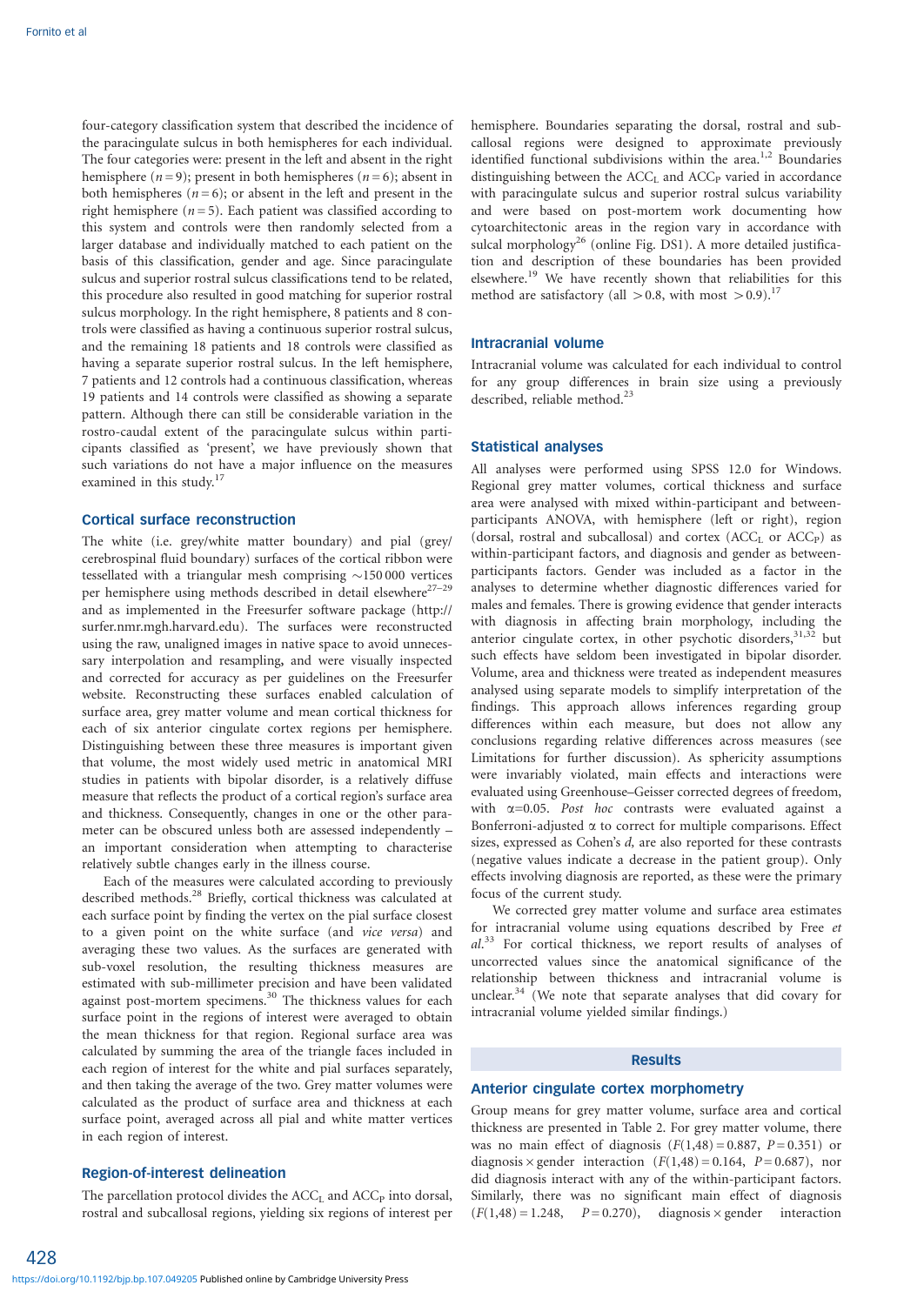| Mean (s.d.) volume, surface area and cortical thickness for each group in each region of interest <sup>a</sup><br>Table 2                                                               |                                                    |          |                          |          |                          |          |                              |          |                              |          |          |          |
|-----------------------------------------------------------------------------------------------------------------------------------------------------------------------------------------|----------------------------------------------------|----------|--------------------------|----------|--------------------------|----------|------------------------------|----------|------------------------------|----------|----------|----------|
|                                                                                                                                                                                         | Dorsal ACC <sub>1</sub><br>Dorsal ACC <sub>P</sub> |          | Rostral ACC <sub>1</sub> |          | Rostral ACC <sub>P</sub> |          | Subcallosal ACC <sub>1</sub> |          | Subcallosal ACC <sub>P</sub> |          |          |          |
|                                                                                                                                                                                         | Left                                               | Right    | Left                     | Right    | Left                     | Right    | Left                         | Right    | Left                         | Right    | Left     | Right    |
| Patients with bipolar disorder                                                                                                                                                          |                                                    |          |                          |          |                          |          |                              |          |                              |          |          |          |
| Volume, mm <sup>3</sup> ; mean                                                                                                                                                          | 1916.31                                            | 2292.52  | 1495.45                  | 1366.34  | 1523.72                  | 1985.13  | 2517.24                      | 2554.05  | 285.40                       | 281.71   | 279.48   | 225.68   |
| (S.d.)                                                                                                                                                                                  | (472.77)                                           | (607.52) | (697.03)                 | (599.53) | (873.83)                 | (642.88) | (1067.52)                    | (701.41) | (141.37)                     | (123.42) | (157.65) | (130.85) |
| Area, mm <sup>2</sup> : mean                                                                                                                                                            | 675.93                                             | 806.13   | 517.90                   | 467.32   | 478.71                   | 633.88   | 894.04                       | 873.15   | 105.02                       | 86.74    | 89.99    | 74.13    |
| (S.d.)                                                                                                                                                                                  | (132.10)                                           | (186.52) | (240.53)                 | (196.53) | (286.64)                 | (204.46) | (362.95)                     | (247.03) | (48.97)                      | (40.79)  | (52.99)  | (50.54)  |
| Thickness, mm: mean                                                                                                                                                                     | 2.79                                               | 2.79     | 2.84                     | 2.86     | 3.14                     | 3.11     | 2.75                         | 2.89     | 2.70                         | 3.25     | 3.18     | 3.29     |
| (S.d.)                                                                                                                                                                                  | (0.29)                                             | (0.26)   | (0.24)                   | (0.22)   | (0.21)                   | (0.30)   | (0.23)                       | (0.21)   | (0.34)                       | (0.39)   | (0.54)   | (0.60)   |
| Controls                                                                                                                                                                                |                                                    |          |                          |          |                          |          |                              |          |                              |          |          |          |
| Volume, mm <sup>3</sup> : mean                                                                                                                                                          | 2014.99                                            | 2273.84  | 1431.36                  | 1338.16  | 1786.26                  | 1835.21  | 2121.12                      | 2382.65  | 313.15                       | 250.85   | 216.86   | 215.51   |
| (S.d.)                                                                                                                                                                                  | (618.19)                                           | (508.31) | (754.26)                 | (484.55) | (991.33)                 | (891.62) | (890.84)                     | (676.72) | (192.71)                     | (132.98) | (157.22) | (124.98) |
| Area, mm <sup>2</sup> : mean                                                                                                                                                            | 718.55                                             | 797.68   | 499.84                   | 467.12   | 550.66                   | 582.09   | 729.44                       | 816.94   | 110.69                       | 82.38    | 73.91    | 68.73    |
| (s.d.)                                                                                                                                                                                  | (180.88)                                           | (167.37) | (241.03)                 | (155.37) | (305.78)                 | (275.63) | (288.46)                     | (215.12) | (61.58)                      | (41.31)  | (55.89)  | (47.83)  |
| Thickness, mm: mean                                                                                                                                                                     | 2.76                                               | 2.85     | 2.80                     | 2.82     | 3.18                     | 3.07     | 2.81                         | 2.87     | 2.70                         | 2.97     | 3.06     | 3.12     |
| (S.d.)                                                                                                                                                                                  | (0.28)                                             | (0.18)   | (0.19)                   | (0.19)   | (0.38)                   | (0.21)   | (0.22)                       | (0.20)   | (0.45)                       | (0.46)   | (0.42)   | (0.43)   |
| $ACC1$ , limbic anterior cingulate cortex; $ACCP$ , paralimbic anterior cingulate cortex.<br>a. Volume and area values are corrected for intracranial volume as detailed in the Method. |                                                    |          |                          |          |                          |          |                              |          |                              |          |          |          |

 $(F(1,48) = 0.263, P = 0.610)$  or interaction between diagnosis and any within-participant factor for surface area.

## Past findings

For cortical thickness, there was no main effect of diagnosis  $(F(1,48) = 0.705, P = 0.405)$  or diagnosis  $\times$  gender interaction  $(F(1,48) = 1.001, P = 0.322)$ , although there was a significant diagnosis  $\times$  hemisphere  $\times$  gender interaction  $(F(1,48) = 5.790,$  $P = 0.020$ ). As can be seen in Fig. 1, this effect was largely driven by male patients showing increased thickness in the right subcallosal areas. Post hoc contrasts revealed that male patients showed a significant thickness increase in the right subcallosal  $ACC<sub>L</sub>$ , with no other differences reaching statistical significance (Table 3).

## Medication effects

Excluding the seven patients taking lithium did not change the cortical thickness finding (hemisphere  $\times$  gender  $\times$  diagnosis interaction:  $F(1,34) = 8.796$ ,  $P = 0.005$ ). To investigate whether antipsychotic class had any effect, patients taking typicals were matched to those taking atypicals for paracingulate sulcus morphology using the procedures described above. Any patients who could not be matched were excluded from the analysis, resulting in eight patients taking typicals being compared with eight taking atypicals. This analysis revealed no significant main effect of antipsychotic class on cortical thickness  $(F(1,14) = 0.131, P = 0.723)$  and no interactions between medication class and any of the within-participant factors.

# **Discussion**

This study implemented a novel surface-based approach to characterise anatomical abnormalities of the anterior cingulate cortex in patients with bipolar disorder experiencing their first episode of psychosis. Relative to controls matched for age, gender and paracingulate sulcus, male patients showed a significant thickness increase in the right subcallosal  $ACC<sub>L</sub>$ . No significant differences were identified for grey matter volume or surface area, or for any measure in the female group. The fact that only thickness, but not surface area or volume, was different highlights the importance of distinguishing between these measures when assessing anatomical changes in psychiatric disorders and suggests thickness may be a particularly sensitive metric for detecting such changes, especially in early illness stages. Importantly, this is the first study to match patients and controls for sulcal variability, indicating these differences are unlikely to be caused by group biases in cortical folding patterns.

Differences in subcallosal areas were expected, although the direction of the difference (i.e. grey matter increase in patients) was not. Several authors have emphasised a primary role for subcallosal grey matter reductions, particularly in the left hemisphere, in the pathophysiology of bipolar disorder,<sup>3,12,20</sup> but past MRI studies of the anterior cingulate cortex in bipolar disorder have reported variable findings with respect to the laterality, subregion and nature (grey matter increase or decrease) of the abnormality. $4-8,12$  The majority of these studies have been conducted in patients with prolonged illness, although four other studies of patients with first-episode affective psychosis have also yielded contradictory findings.<sup>11-13</sup> Direct comparison between these reports and our findings is complicated by differences in the methods used and the fact that we had insufficient power to appropriately examine the effects of family history. This is an important consideration, given that two independent studies have previously found left subcallosal reductions in familial patients.<sup>4,12</sup> By way of speculation, the fact that the majority of our sample did not report a family history of affective illness suggests that left-sided abnormalities may be more prominent in familial cases, whereas right-sided changes may characterise sporadic patients.

Prior neglect of the potential effect of paracingulate sulcus variability on the findings is also likely to contribute to inconsistent findings in the literature. We have previously shown that paracingulate sulcus variability can have a large and complex effect on regional volume, surface area and thickness in the anterior cingulate cortex17,19 and that, as a group, patients with bipolar disorder are less likely to display this sulcus than healthy controls.15 This means that spurious group differences in estimates of regional grey matter such as volume and thickness can arise if patients and controls are not well matched for this anatomical variation. Consequently, inconsistent and contradictory findings of anterior cingulate cortex changes in patients with bipolar disorder may partly reflect differences in regional cortical folding patterns rather than true changes in the relative amount of grey matter in the region.

When such sulcal variability is accounted for, our findings suggest that first-episode psychosis in bipolar disorder is associated with a thickness increase in the right subcallosal  $ACC<sub>L</sub>$ of male patients. Relatively few studies of bipolar disorder have examined gender effects on anterior cingulate cortex morphometry in detail. Drevets et  $al<sup>4</sup>$  found a left subcallosal anterior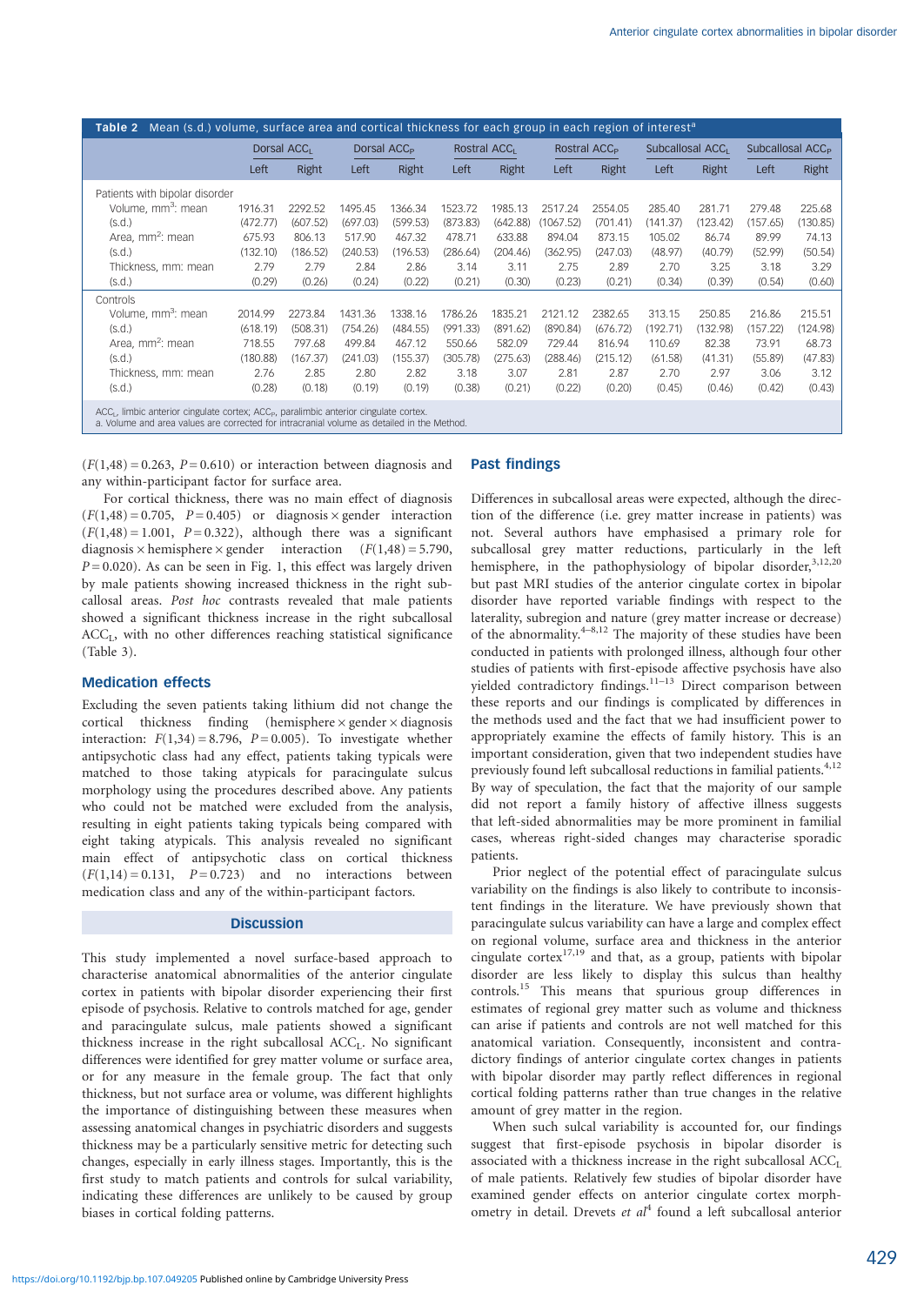

subregion. Error bars represent standard deviations. Left column presents data for left hemisphere regions; right column presents data for right hemisphere regions. \*P<0.05, corrected.

cingulate cortex reduction while statistically covarying for gender in patients with chronic bipolar disorder, $4$  whereas another study of a similar region in a predominantly female sample found no group differences,<sup>35</sup> suggesting the differences are more pronounced in males. Kaur et  $al^{36}$  failed to identify a gender  $\times$ diagnosis interaction in their study of the entire anterior cingulate gyrus, although they studied a paediatric sample.

To date, only three other studies have found grey matter increases in the anterior cingulate cortex of patients with bipolar disorder. Adler *et al*<sup>37</sup> reported an increase in a region corresponding to our rostral ACC<sub>L</sub>/ACC<sub>P</sub> in a sample of patients with long-term illness. More recently, Bearden et  $al<sup>10</sup>$  found evidence of increased grey matter in the anterior cingulate cortex of patients with established bipolar disorder, although they attributed their findings to the effects of lithium, since a subsample of patients not taking lithium at the time of scanning showed no evidence of such changes, and a significant, inverted U-shaped relationship was observed between anterior cingulate cortex grey matter and duration of exposure to lithium. However, another recent study of patients with bipolar disorder experiencing their first episode of mania<sup>11</sup> also reported increased anterior cingulate cortex grey matter in a sample where only 1 patient (out of 33) was being treated with lithium. When coupled with our finding that excluding patients taking lithium did not change the results, this suggests not all grey matter increases can be attributed to the effects of this drug. It should be noted, however, that the grey matter increase reported by Adler et  $al<sup>11</sup>$  was in the caudal, rather than subcallosal anterior cingulate cortex. Reasons for this discrepancy include that Adler et al did not consider the influence of paracingulate sulcus variability on their findings and that they did not examine gender  $\times$  diagnosis interactions. Furthermore, our sample was composed entirely of patients with bipolar disorder experiencing psychotic symptoms, whereas Adler et  $al<sup>11</sup>$ did not report how many of their patients were experiencing such symptoms. This may be an important distinction, given emerging evidence for a distinct phenotype in this subgroup of patients.<sup>38</sup> Further investigation of the neuroanatomical changes associated with psychotic and non-psychotic bipolar disorder will therefore be an important avenue of future research.

The gender-specific nature of our findings, coupled with the direction and laterality of the thickness difference (i.e. we found a right-sided increase, rather than decrease, in our patient group),

430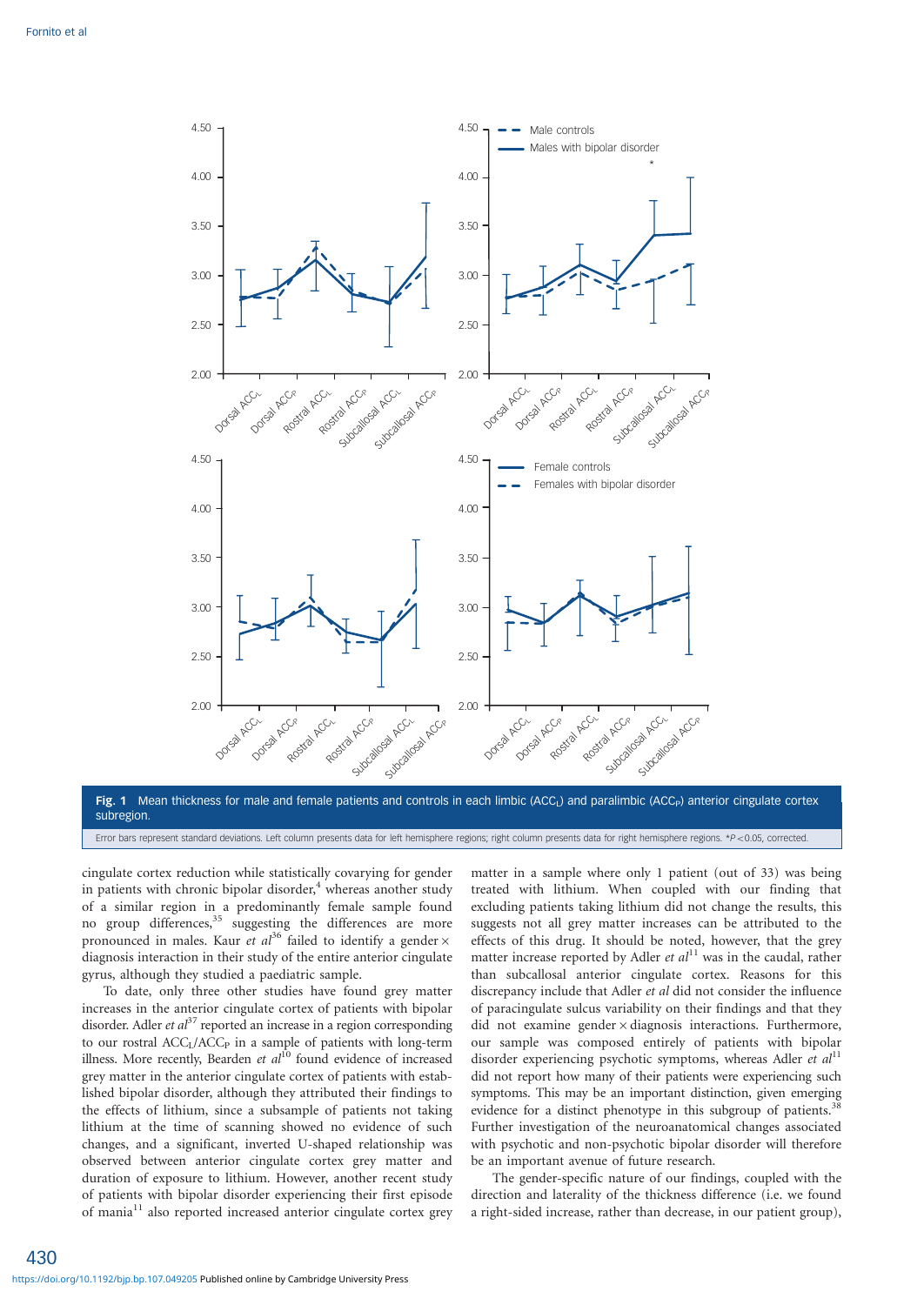Table 3 Results of post hoc contrasts comparing patients and controls in each anterior cingulate cortex subregion separately for males and females

|                                                                                                                                                                                                                                                                                                        | <b>Males</b> |          |              | Females |          |       |  |
|--------------------------------------------------------------------------------------------------------------------------------------------------------------------------------------------------------------------------------------------------------------------------------------------------------|--------------|----------|--------------|---------|----------|-------|--|
|                                                                                                                                                                                                                                                                                                        | F            | d        | $\mathsf{P}$ | F       | d        | P     |  |
| Left                                                                                                                                                                                                                                                                                                   |              |          |              |         |          |       |  |
| Dorsal                                                                                                                                                                                                                                                                                                 |              |          |              |         |          |       |  |
| ACC <sub>1</sub>                                                                                                                                                                                                                                                                                       | 0.097        | $-0.108$ | 0.757        | 0.837   | 0.476    | 0.365 |  |
| ACC <sub>P</sub>                                                                                                                                                                                                                                                                                       | 1.820        | 0.536    | 0.184        | 0.317   | $-0.236$ | 0.576 |  |
| Rostral                                                                                                                                                                                                                                                                                                |              |          |              |         |          |       |  |
| ACC <sub>1</sub>                                                                                                                                                                                                                                                                                       | 1.456        | $-0.389$ | 0.233        | 0.449   | 0.436    | 0.506 |  |
| ACC <sub>P</sub>                                                                                                                                                                                                                                                                                       | 0.127        | $-0.138$ | 0.723        | 1.336   | $-0.503$ | 0.254 |  |
| Subcallosal                                                                                                                                                                                                                                                                                            |              |          |              |         |          |       |  |
| ACC <sub>1</sub>                                                                                                                                                                                                                                                                                       | 0.030        | 0.063    | 0.863        | 0.014   | $-0.055$ | 0.907 |  |
| ACC <sub>P</sub>                                                                                                                                                                                                                                                                                       | 0.442        | 0.241    | 0.509        | 0.375   | 0.293    | 0.543 |  |
| Right                                                                                                                                                                                                                                                                                                  |              |          |              |         |          |       |  |
| Dorsal                                                                                                                                                                                                                                                                                                 |              |          |              |         |          |       |  |
| ACC <sub>1</sub>                                                                                                                                                                                                                                                                                       | 0.024        | $-0.058$ | 0.878        | 1.640   | $-0.578$ | 0.206 |  |
| ACC <sub>P</sub>                                                                                                                                                                                                                                                                                       | 1.162        | 0.397    | 0.286        | 0.013   | $-0.053$ | 0.909 |  |
| Rostral                                                                                                                                                                                                                                                                                                |              |          |              |         |          |       |  |
| ACC <sub>1</sub>                                                                                                                                                                                                                                                                                       | 0.442        | 0.283    | 0.509        | 0.026   | 0.063    | 0.873 |  |
| ACC <sub>P</sub>                                                                                                                                                                                                                                                                                       | 1.402        | 0.425    | 0.242        | 0.621   | $-0.383$ | 0.434 |  |
| Subcallosal                                                                                                                                                                                                                                                                                            |              |          |              |         |          |       |  |
| ACC <sub>1</sub>                                                                                                                                                                                                                                                                                       | 9.994        | 1.146    | $0.003*$     | 0.004   | $-0.031$ | 0.949 |  |
| ACC <sub>P</sub>                                                                                                                                                                                                                                                                                       | 2.756        | 0.616    | 0.103        | 0.038   | $-0.089$ | 0.847 |  |
| ACC <sub>1</sub> , limbic anterior cingulate cortex; ACC <sub>P</sub> , paralimbic anterior cingulate cortex.<br>*Statistically significant difference at a Bonferroni-corrected threshold of $\alpha$ =0.004. The correction was made for the 12 contrasts performed separately in males and females. |              |          |              |         |          |       |  |

is interesting in light of recent evidence regarding the role of the subcallosal anterior cingulate cortex in regulating the body's physiological stress response, particularly as mediated through the hypothalamic–pituitary–adrenal (HPA) axis. The subcallosal anterior cingulate cortex is heavily connected with the hypothalamus, amygdala and brainstem autonomic nuclei.<sup>39</sup> Rodent work has shown that lesions to the right, but not left, ventral medial prefrontal cortex (which includes the subcallosal anterior cingulate cortex) significantly decrease corticosterone levels in response to external stressors, $40$  suggesting that the right subcallosal anterior cingulate cortex plays an important role in activating the HPA axis. It is, therefore, plausible that although lesions to this area reduce HPA activation, increased thickness may reflect a hyperfunctional abnormality that produces an excessive stress response. Heightened HPA activity has been demonstrated in patients with first-episode psychosis,<sup>41</sup> and although the precise mechanism through which a thickness increase might lead to this excessive stress response remains unclear, a link between the two is suggested by evidence that other brain regions implicated in HPA axis activation, such as the amygdala and pituitary gland, are also enlarged in patients with first-episode affective psychosis.<sup>21,42</sup> In this context, two notable findings are that: (a) patients with bipolar disorder show increased anatomical connectivity between the subcallosal anterior cingulate cortex and amygdala; $43$  and (b) volume of the pituitary gland, which is correlated with peripheral measures of HPA activation,<sup>4</sup> is increased in ultra-high-risk individuals who eventually develop an affective psychosis, with the enlargements being most pronounced in individuals scanned in closer temporal proximity to psychosis onset.<sup>45</sup> It is unclear whether an increase in anterior cingulate cortex thickness such as that observed in our data would also precede psychosis onset, although these findings do support the notion that size increases in brain regions implicated in HPA regulation are associated with an elevated stress response. Chronic hyperactivity of this circuit may account for why reports of volumetric reductions in the anterior cingulate cortex are more common in samples with chronic illness,  $4,5,35$  given that prolonged elevation of corticosterone levels has been associated with decreased volume in both rodents and humans.<sup>46,47</sup>

Taken together, these findings suggest that relative hypertrophy in brain regions critical for regulating HPA axis activation (i.e. the anterior cingulate cortex, amygdala and pituitary) are associated with an elevated stress response around the time of psychosis onset that ultimately causes volumetric contractions in later illness stages. In this context, the gender-specific nature of our findings may be related to gender differences in HPA reactivity, which is known to be elevated in males relative to females.<sup>48</sup> It should be noted, however, that left-sided reductions have been observed in patients with familial bipolar disorder,<sup>12</sup> with Drevets et  $al^{20}$  positing that such changes may disinhibit right-sided activation of physiological stress responses in familial patients. Thus, although the effects of paracingulate sulcus variability on these earlier findings are unknown and the precise effects of family history remain to be characterised, it is possible that lateralised pathology of the subcallosal anterior cingulate cortex differs in sporadic and familial cases. The net effect of both would be to increase HPA reactivity, albeit through distinct mechanisms. Future work examining the role of stress, gender and family illness history in influencing the longitudinal course of neuroanatomical abnormalities in bipolar disorder will be critical for characterising these relationships further.

# Limitations

In this study, we defined 'first-episode' as first contact with psychiatric services for a psychotic episode and we did not control for the effects of prodromal symptoms, duration of untreated psychosis or pre-psychotic affective episodes. The effects of such characteristics can only be unambiguously determined through prospective work, although one recent voxel-based study found no effect of duration of untreated psychosis (retrospectively assessed) on anterior cingulate cortex grey matter,<sup>49</sup> suggesting that any such influences on our region-of-interest measures may be minimal. We also note that there was no significant correlation between thickness in this region and duration of psychosis in our patient sample (Spearman's rho  $=-0.121$ ,  $P= 0.574$ ).

Excluding patients taking lithium did not significantly alter our findings, suggesting they do not reflect grey matter increases known to be related to mood stabiliser treatment.<sup>10</sup> Similarly,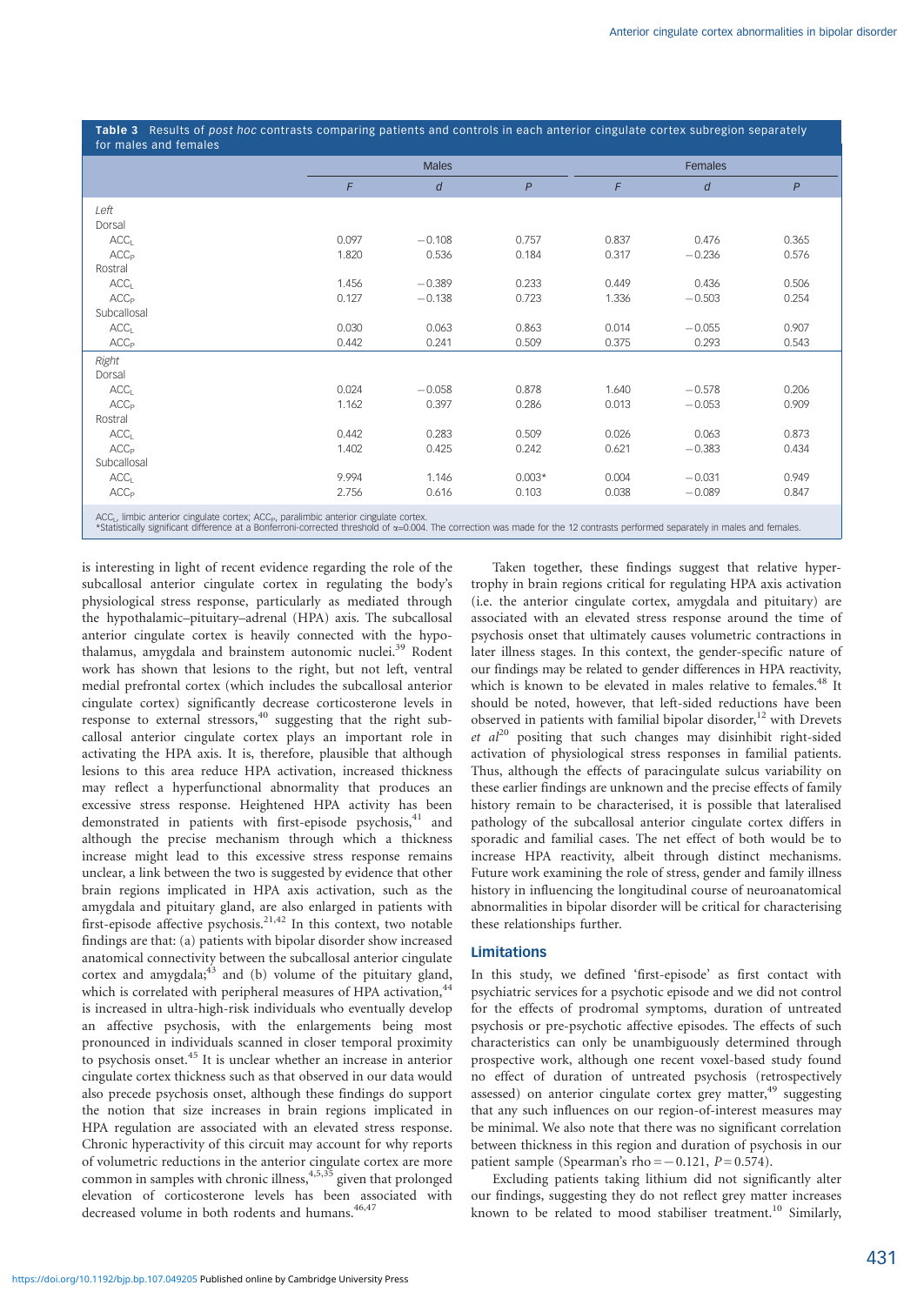we found no evidence for an effect of antipsychotic class, although our power for detecting such an effect was limited. Past studies of such effects have yielded inconsistent findings, with one voxelbased investigation reporting that, relative to drug-free patients with psychosis (comprising both schizophrenia and affective psychosis), those taking typical antipsychotics had less anterior cingulate cortex grey matter, whereas those taking atypicals showed no significant changes in this region.<sup>50</sup> In contrast, recent work using regionof-interest techniques has suggested that anterior cingulate cortex volume is positively correlated with exposure to typical antipsychotics and negatively correlated with exposure to atypicals.<sup>51</sup> However, this study also failed to find a difference in the rate of volumetric change between patients with schizophrenia taking typicals or atypicals in the first 2–3 years following psychosis onset, suggesting that the effects of differential antipsychotic exposure on anterior cingulate cortex morphometry are minimised in the first few years of illness. Although we cannot determine whether similar changes to those reported in this paper would be observed in a medication-naïve sample, the fact that the median illness duration in our sample was  $\sim$ 3 weeks (the longest was 10 weeks) suggests that any effects of antipsychotic medication were minimal.

We deemed our retrospective paracingulate sulcus matching procedure to be an efficient means for matching patients and controls on this important parameter since prospective matching would require very large samples (i.e. its morphology is only ascertainable after scanning). It should be noted that controls, but not patients, were selected to meet the matching criteria, meaning that no biases were introduced into the patient sample, as this group represented all patients for whom data were available. Although the matching procedure may have introduced some sampling bias in the control group, this bias would have minimised any differences between patients and controls, since the controls were being chosen explicitly because their brain had a similar morphology to that of the patient group. (Preliminary analyses indicated no significant differences between controls selected and not selected with respect to National Adult Reading Test<sup>52</sup> IQ.) Matching patients and controls for both paracingulate sulcus and superior rostral sulcus morphology would require very large samples and was not possible in the current study. However, since these two morphological variations tend to be related, our paracingulate sulcus matching also resulted in good matching for superior rostral sulcus morphology. Importantly, superior rostral sulcus morphology was perfectly matched in the right hemisphere, where the primary thickness differences were, suggesting superior rostral sulcus differences cannot account for our findings.

Our attempt to account for the functional and anatomical diversity of the anterior cingulate cortex resulted in a highly multivariate data-set with many comparisons being made. Our analyses therefore attempted to strike an appropriate balance between control of type I and type II errors, while minimising complexity. To simplify analysis and interpretation of the findings, we treated grey matter volume, area and thickness as independent measures that were analysed using separate models. As we treated these measures independently, we evaluated main effects and interactions in these models using uncorrected significance thresholds, although the post hoc contrasts used to characterise the main finding of this work were tested using very stringent criteria (i.e. Bonferroni correction for 12 comparisons). This, coupled with the large effect size associated with the subcallosal difference (Cohen's  $d > 1$ ), indicates the effect is robust and unlikely to be a false positive. However, our failure to find differences in other regions may have reflected a lack of power. Table 3 indicates there were several regions in which moderate effect sizes were obtained (including in female patients), suggesting

they warrant further investigation in larger samples. Such work should also investigate the relationship and interactions between changes in volume, area and cortical thickness, rather than treating them independently.

#### Future study

Our novel surface-based approach enabled us to derive a detailed characterisation of anterior cingulate cortex abnormalities in the early stages of bipolar psychosis. By explicitly accounting for individual differences in sulcal morphology, we ensured that our results are not an artifact of group differences in local cortical folding patterns. Our findings provide an impetus for future research examining the longitudinal course of neuroanatomical abnormalities in bipolar disorder, while also considering the influences of family illness history and gender differences in stress responses.

Alex Fornito, PhD, Melbourne Neuropsychiatry Centre, Department of Psychiatry, and Department of Psychology, School of Behavioural Science, Faculty of Medicine Dentistry and Health Sciences, University of Melbourne, Australia; Murat Yücel, PhD, Melbourne Neuropsychiatry Centre, Department of Psychiatry, and ORYGEN Research Centre, University of Melbourne, Australia; Stephen J. Wood, PhD, Melbourne Neuropsychiatry Centre, Department of Psychiatry, University of Melbourne, Australia; Andreas Bechdolf, MD, MSc, ORYGEN Research Centre, Department of Psychiatry, University of Melbourne, Australia, and Department of Psychiatry and Psychotherapy, University of Cologne, Germany; Simon Carter, BSc, ORYGEN Research Centre, Department of Psychiatry, University of Melbourne, Australia; **Chris Adamson**, BSc<br>(Hons), Department of Electrical & Electronic Engineering and Howard Florey Institute, University of Melbourne, Australia; Dennis Velakoulis, MBBS, FRANCP, Melbourne Neuropsychiatry Centre, Department of Psychiatry, University of Melbourne, Australia;<br>**Michael M. Saling**, PhD, Department of Psychology, School of Behavioural Science, Faculty of Medicine, Dentistry and Health Sciences, University of Melbourne, Australia; Patrick D. McGorry, MBBS, FRANZCP, PhD, ORYGEN Research Centre, Department of Psychiatry, University of Melbourne, Australia; Christos Pantelis, MBBS, FRANCP, MRCPsych, MD, Melbourne Neuropsychiatry Centre, Department of Psychiatry, and Howard Florey Institute University of Melbourne, Australia

Correspondence: Dr Alex Fornito, Melbourne Neuropsychiatry Centre, Levels 2 and 3, National Neuroscience Facility, 161 Barry Street, Carlton South, VIC 3053, Australia. Email: fornitoa@unimelb.edu.au

First received 22 Dec 2008, final revision 21 Aug 2008, accepted 29 Oct 2008

#### Funding

This research was supported by the Melbourne Neuropsychiatry Centre (Sunshine Hospital), Department of Psychiatry, The University of Melbourne; the National Health and Medical Research Council (NHMRC) (ID 236175; 350241); and the Ian Potter Foundation. Neuroimaging analysis was facilitated by the Neuropsychiatry Imaging Laboratory managed by Ms Bridget Soulsby at the Melbourne Neuropsychiatry Centre and supported by Neurosciences Victoria. S.J.W. was supported by a NHMRC Clinical Career Development Award and a NARSAD Young Investigator Award. A.F. was supported by a JN Peters Fellowship and a NHMRC CJ Martin Fellowship (ID 454797).

## Acknowledgement

The authors thank Dr Sue M. Cotton for helpful comments regarding this manuscript.

#### References

- 1 Devinsky O, Morrell MJ, Vogt BA. Contributions of anterior cingulate cortex to behaviour. Brain 1995; 118: 279–306.
- 2 Bush G, Luu P, Posner MI. Cognitive and emotional influences in anterior cingulate cortex. Trends Cogn Sci 2000; 4: 215–22.
- 3 Harrison PJ. The neuropathology of primary mood disorder. Brain 2002; 125 (Pt 7): 1428–49.
- Drevets WC, Price JL, Simpson JR Jr, Todd RD, Reich T, Vannier M, et al. Subgenual prefrontal cortex abnormalities in mood disorders. Nature 1997; 386: 824–7.
- 5 Sharma V, Menon R, Carr TJ, Densmore M, Mazmanian D, Williamson PC. An MRI study of subgenual prefrontal cortex in patients with familial and nonfamilial bipolar I disorder. J Affect Disord 2003; 77: 167–71.
- 6 Brambilla P, Nicoletti MA, Harenski K, Sassi RB, Mallinger AG, Frank E, et al. Anatomical MRI study of subgenual prefrontal cortex in bipolar and unipolar subjects. Neuropsychopharmacology 2002; 27: 792-9.
- 7 Zimmerman ME, DelBello MP, Getz GE, Shear PK, Strakowski SM. Anterior cingulate subregion volumes and executive function in bipolar disorder. Bipolar Disord 2006; 8: 281–8.

432